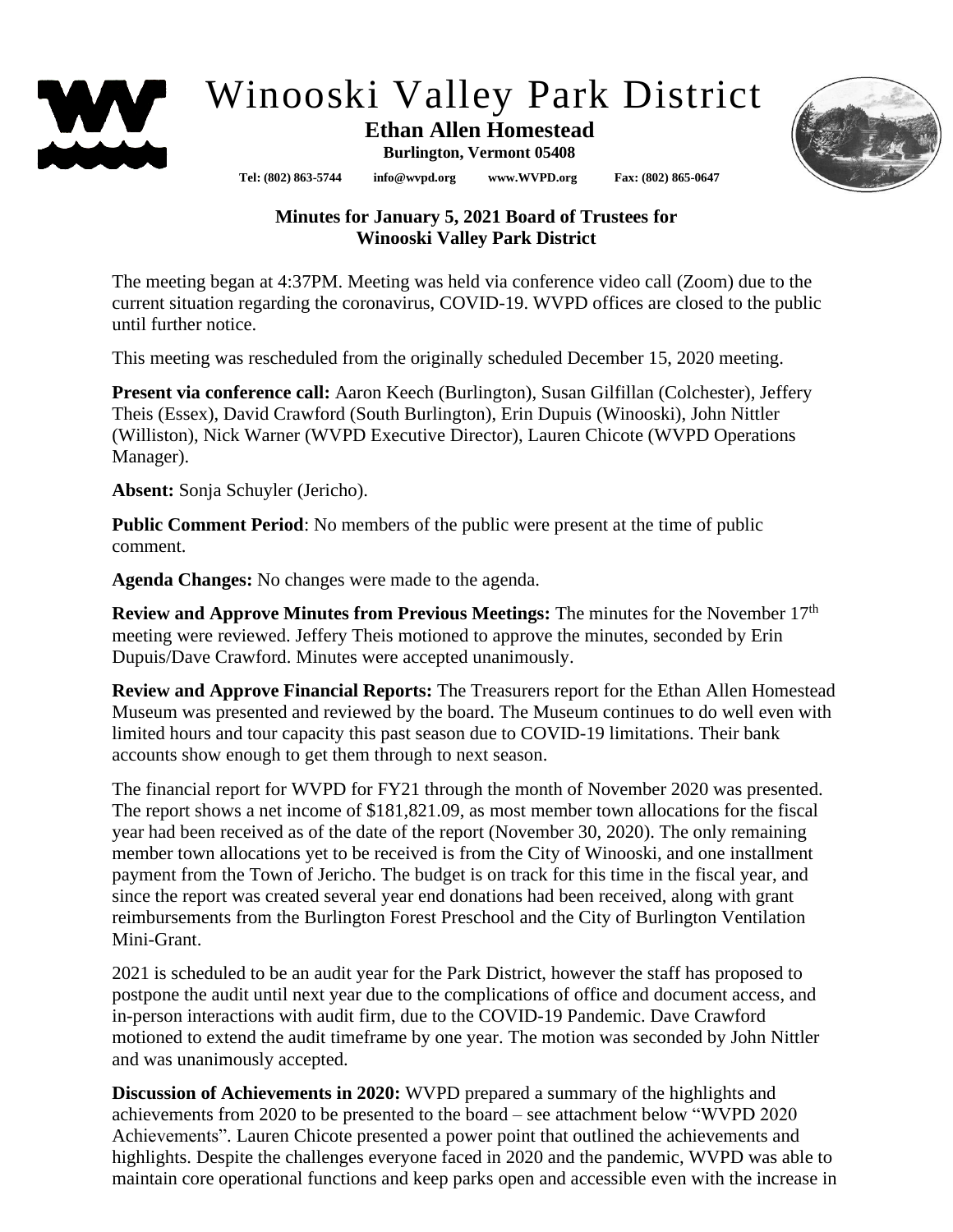use and lack of seasonal maintenance crew being hired. This was a testament to the knowledge, skills, and dedication from Parks Superintendent, Tim Larned, and Projects & Programs Coordinator, Remy Crettol. The development and re-naturalization of Derway Cove was a top achievement of the year and WVPD looks forward to officially opening the park later in 2021.

This document and the accompanying power point will be available on the WVPD website.

**Executive Session:** Dave Crawford motioned for the board to enter executive session to discuss real estate matters, seconded by John Nittler. The board unanimously entered executive session at 5:04PM. The board left executive session at 5:47pm with a motion from Dave Crawford, seconded by John Nittler.

**Adjournment**: The meeting adjourned at 5:54PM.

**Next Meeting:** The date for the next meeting will be February 16, 2020 at 4:30 PM via Zoom.

Meeting Minutes prepared by:

\_\_\_\_\_\_\_\_\_\_\_\_\_\_\_\_\_\_\_\_\_\_\_\_

Lauren Chicote, Operations Manager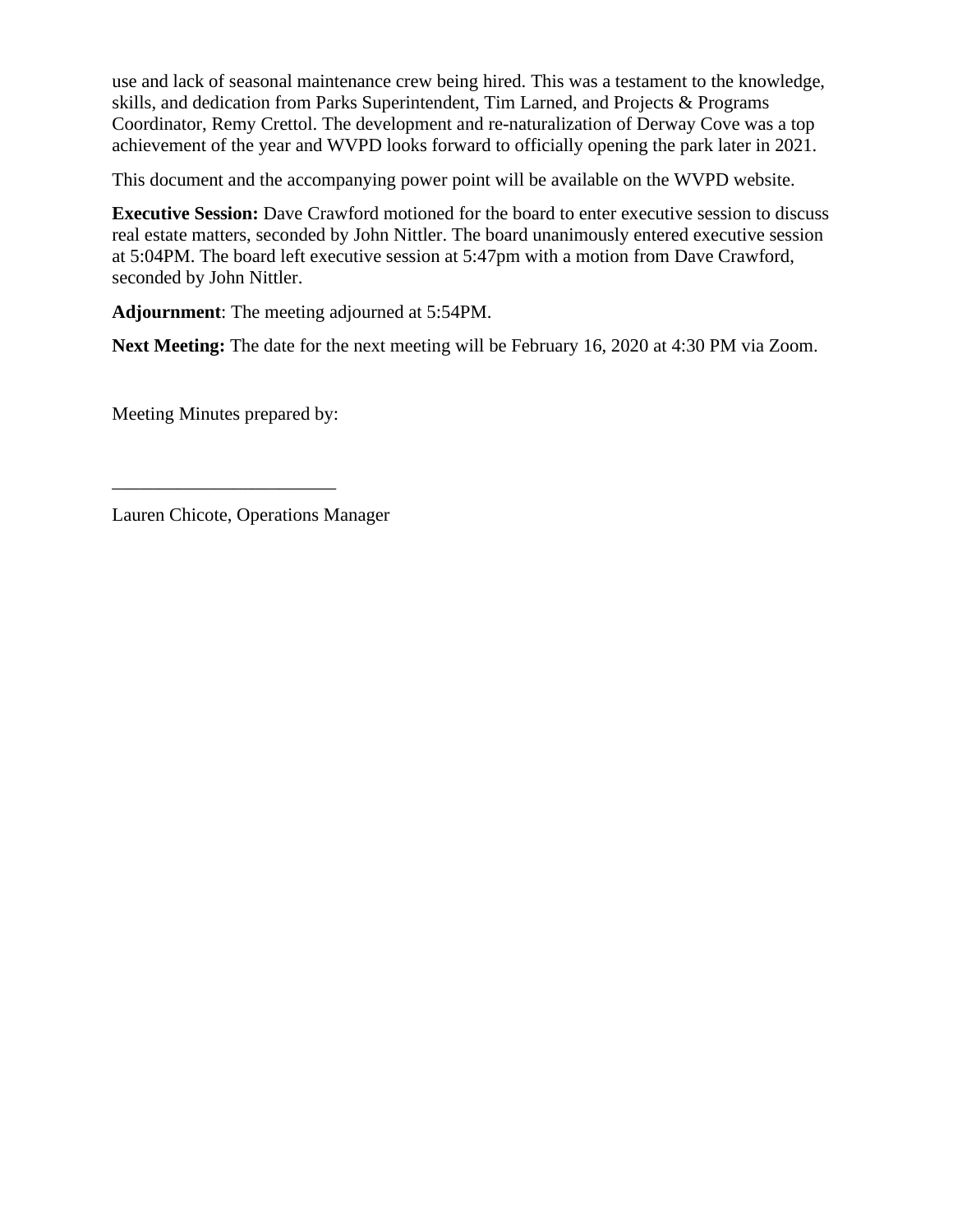

# Winooski Valley Park District

#### **Ethan Allen Homestead Burlington, Vermont 05408**

**Tel: (802) 863-5744 Email: info@wvpd.org [www.WVPD.org](http://www.wvpd.org/) Fax: (802) 865-0647** 

### **WVPD 2020 ACHIEVEMNTS**

**January 2021**

Submitted by Nick Warner, Lauren Chicote and Tim Larned

Reflecting on 2020, it reminds me of a maxim that helps me get through challenging times: *"Every problem presents an opportunity, every opportunity presents a problem".* While we have witnessed a serious public health crisis, WVPD has been able to move forward with projects and priorities while welcoming hundreds of new park users to the system. In the face of potential fiscal challenges, WVPD has taken two concurrent paths: an extremely careful and conservative approach to our expenditures, the health and safety of our staff, tenants, and park users, and a very proactive approach to creative solutions to accommodate the new conditions that we are still facing on a daily basis.

Given the scale of the COVID-19 crisis, WVPD staff continues to plan for several possible fiscal outcomes based on best, most likely, and worst-case scenarios. It appears that while towns have taken a significant hit, our relative position seems to be stable this fiscal year, with support for next fiscal year's budget as well. However, we assume nothing regarding FY22 until after the towns have finalized their budgets and have secured approval on Town Meeting Day.

Our overall approach has been to focus on being a good host to the hundreds of existing and new park users that continue to populate the WVPD system; ensure that our tenants and partners are getting the support they need to operate and survive, ensure that we are in regular contact with our member towns, continue to nurture our relationships with partner organizations, and continue work on park development and growing our park portfolio.

WVPD staff are working in four locations: Parks Superintendent, Tim Larned, occupies the main office (and conducts work in the park system daily); Lauren Chicote, Operations Manager is working remotely out of her house; Executive Director, Nick Warner, is in a temporary rental space; and Remy Crettol uses his home and WVPD office as bases of operations. Staff members have had to quarantine several times and/or alter their schedules due to the impacts of the pandemic. Despite these challenges, and the lack of seasonal help this year, the WVPD park system has remained open to the public - who have arrived in droves to escape the impacts of COVID.

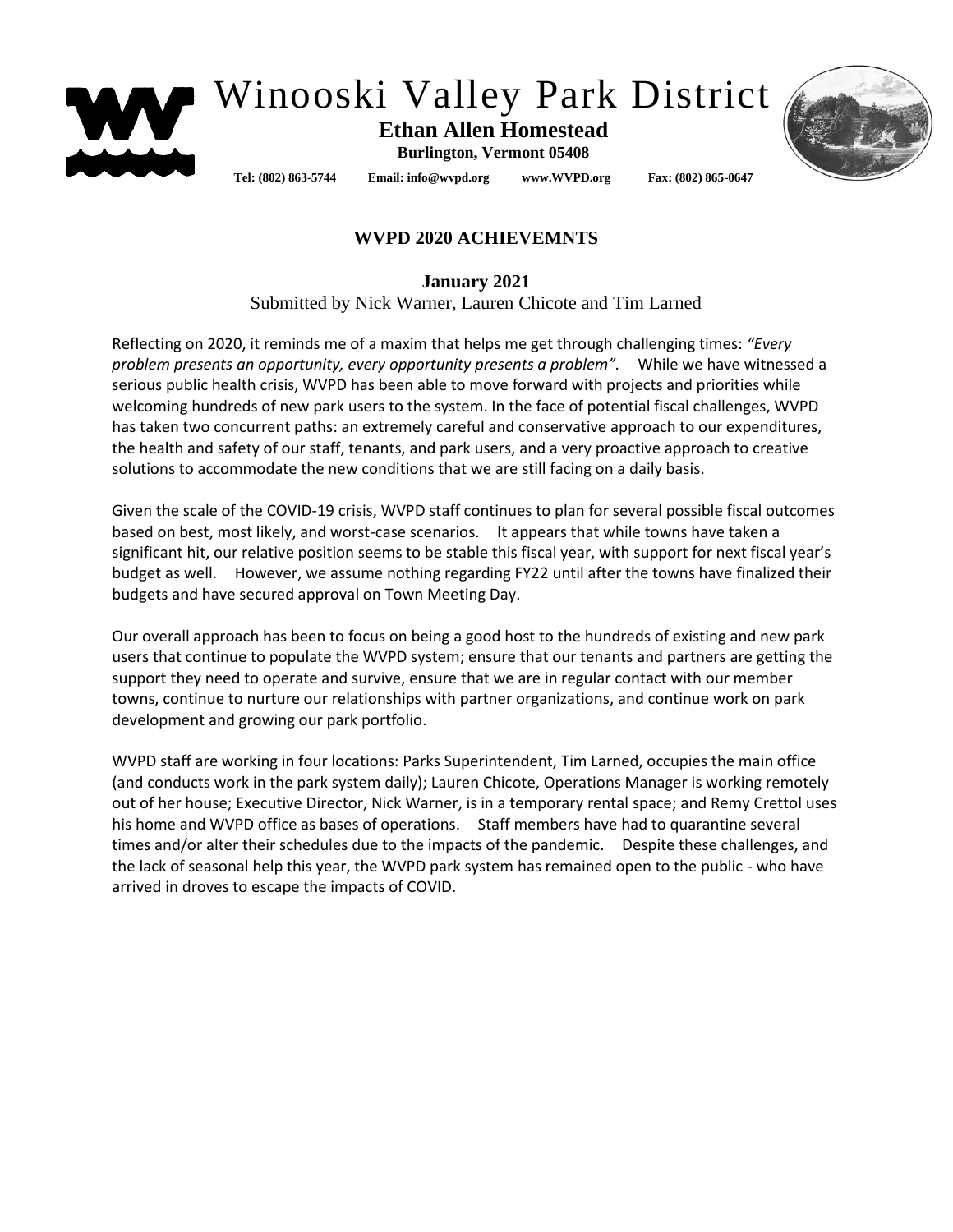**Lauren Chicote** has embraced her role as Operations Manager. She has taken over the bookkeeping duties (saving WVPD money) and is now deeply involved in all aspects of WVPD operations. Lauren has been working to streamline WVPD's policies and procedures, and keeping things running smoothly during the COVID era.

She has also assisted the City of Winooski in a "Safe Routes to Parks" grant application for access improvements to Memorial Park. If awarded, WVPD would be the fiscal agent for the grant, and work closely with the city on its implementation. The grant award is \$12,500 and we should know the status of application in early January. This is all part of our evolving partnership with the City as the future potential of WVPD's ownership of Memorial Park is being evaluated.

Lauren continues to represent WVPD on the Burlington Wildways Initiative, a multi-sector effort to coordinate the development of an interconnected trail system in



Burlington. The Burlington Wildways Invasive Pilot project will be utilizing data collected by a consultant to inventory invasive infestation of the Intervale (Ethan Allen Homestead, Mackenzie, and Intervale Center lands) to designate test sites for various management techniques that could then be used to manage invasive plants across the intervale lands.

Lauren is also communicating with recreation directors/staff from member towns about sharing resources, such as winter scavenger hunts and tracking guides, to help people get outside this winter. She is also giving member town recreation departments permission to advertise and promote WVPD parks for outdoor recreation and use in the winter.

In early 2020, WVPD was awarded a \$4,000 Organizational Support grant from the Lake Champlain Basin Program for upgrading our computer and software systems. Lauren, with the volunteer assistance of her partner, Steve Lefebvre, purchased four new Dell laptops and accompanying monitors and keyboard set ups, and successfully migrated WVPD to Microsoft 365. This upgrade, while needed before the pandemic, has proven to invaluable as the laptops and Microsoft 365 have allowed for more efficient remote work capabilities.

This past spring marked the first time in 34 years that WVPD was not able to hold our annual Conservation Field Day event. However, we were able to be creative with the help of our AmeriCorps Environmental Educator, Rachel Proctor, a wonderful Virtual Conservation Field Day through the online Prezi platform. Many of the organizations that provide workshops for Conservation Field Day, along with some new ones, shared online content and resources to get students outside and learning. We shared the presentation with the teachers and students who would have attended the event and were also able to share it with other schools and classrooms who we would have not been able to invited to the event due to capacity limitations.

#### **Work Completed 2020 by Parks Superintendent Timothy Larned**

2020 has been an interesting year. We were able to accomplish some major projects/repairs even though we had a reduced staff size this season. This was the first season in my nearly 20 years of working here that we were not able/decided that fielding a crew would not be possible. This left park upkeep to 2 staff members, myself and Remy Crettol. We did our best to keep the green spaces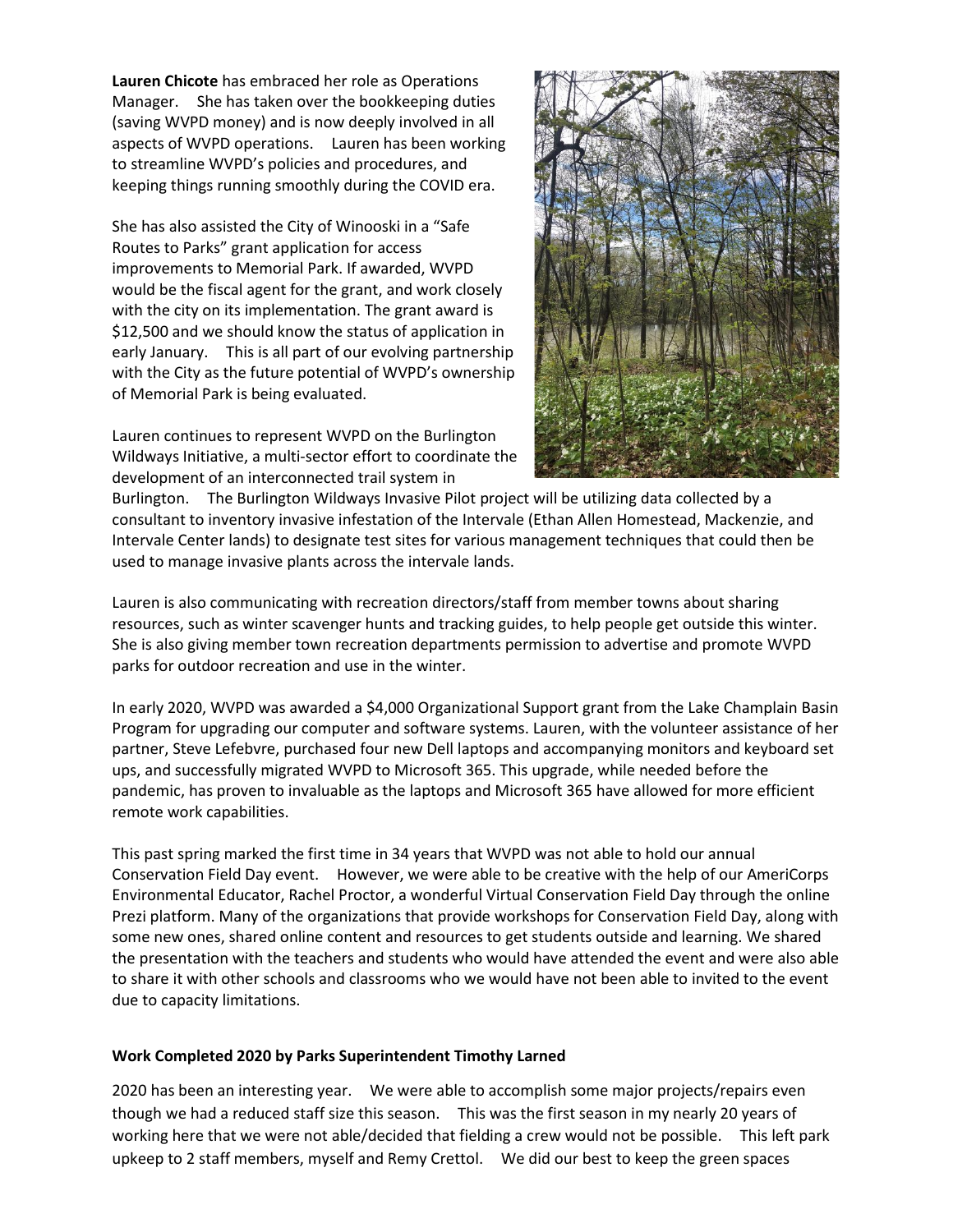mowed and trails cleared. We hope that 2021 will bring some return to normalcy and help us to continue to maintain our park system and to continue to make necessary upgrades.

March until June: mostly remote, working from home with the Stay at Home Order with occasional trips to the office/parks to check on things. Early in the pandemic we developed a lot of new signage that needed to be installed at parks to inform users on how best to use the parks and stay safe. This information needed to be updated as things changed quickly during the early months of the pandemic. Staff spent quite a bit of time researching how other conservation organizations and our member towns were dealing with the pandemic, along



with following recommendations and guidelines put out by the State. Tough questions had to be answered and strategized around:

- o Should parks be closed?
- o Is it our responsibility to enforce spacing and mask wearing?
- o How much of an impact is increased mud season usage having on our trails?
- o Can we be out maintaining our trails?

In the end, we were able to safely keep our parks open while conducting basic maintenance to ensure trails remained accessible and safe. The signage (pictured above) remain at WVPD parks as a reminder to park users on how to safely use our parks while enjoying being outside on the trails.

- Applications for Lake Champlain Basin Program and Vermont Recreation Trails Grants were submitted for funds to help replace the Wetlands Walk North at the Ethan Allen Homestead. Unfortunately, they were not awarded for either grant. In 2021 we are hoping to bring various partners to the table, including Burlington Wildways, to discuss/brainstorm ways to fundraise for this important feature of the Homestead, the City, and WVPD's land portfolio.



**WVPD upgraded vehicle fleet:**

We purchased a 2012 Ford F-350 with a Utility body for below market value through an auction from the Town of Colchester (see picture). A lift gate was installed on this truck to help with loading and unloading mower and other equipment into the bed of the truck. We received a \$1,000 safety grant from our insurance, VLCT PACIF, towards the purchase and installation of the lift gate.

The second vehicle is also an F-350 with a double cab, purchased at market value, is in good shape with relatively low miles. The two trucks replaced a 2005 Van and an older Ford F-150 truck. Both needed quite a bit of work to pass inspections. These vehicles should keep the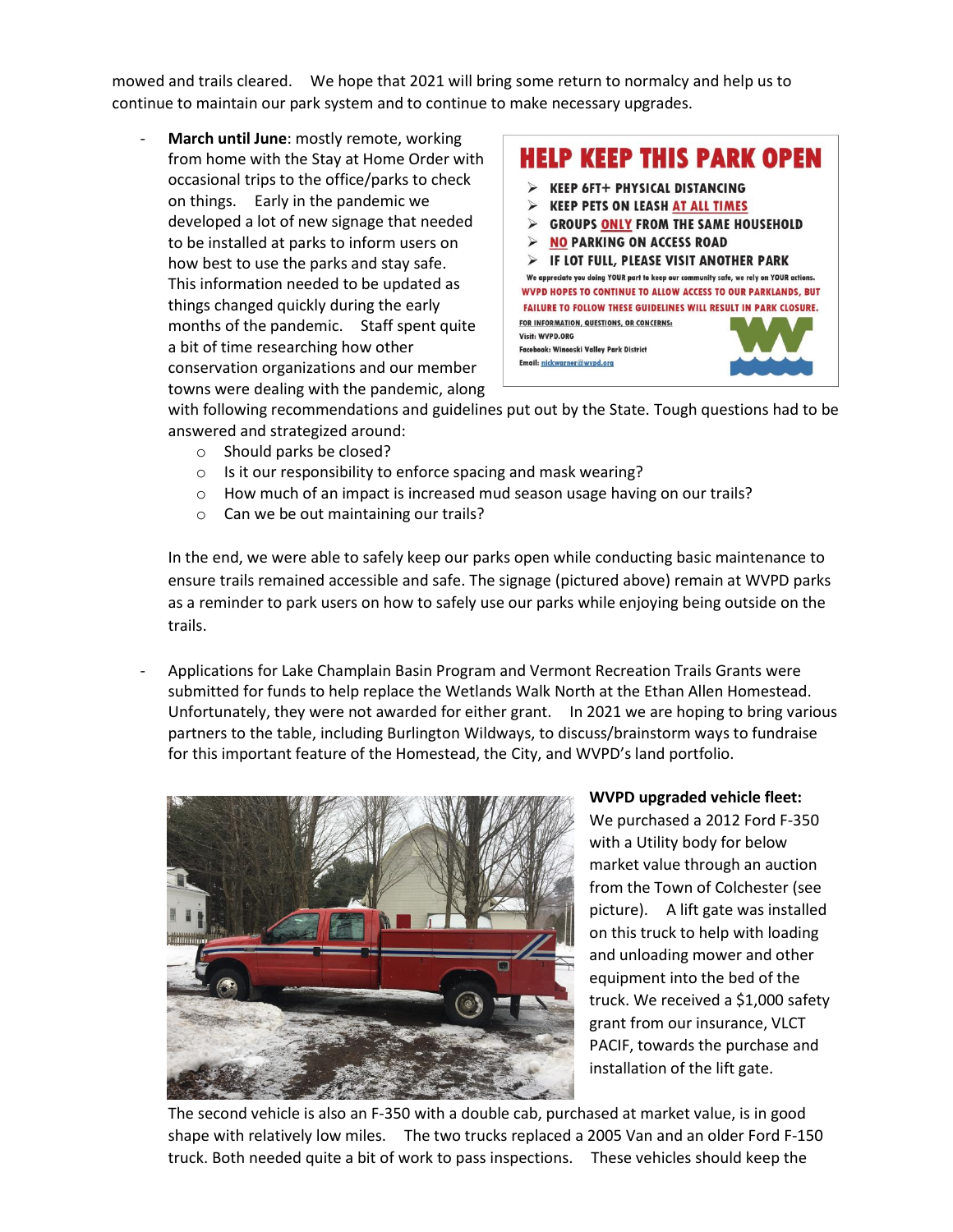WVPD staff and crew safe and provide reliable transportation to and from our parks for years to come.

- **Colchester Pond House:** Kitchen windows were replaced, a new kitchen range was purchased and installed along with a new range outlet. New washer and dryer to be installed January 2021.
- **Contracted Work:** We planned to expand contracted labor before COVID reduced our staff, which resulted in less time for contracted work this season than we hoped. We still were able to complete a list of projects for the Town of Williston which brought in around \$3,800. Prior to COVID we had been working with member towns and VYCC on a pilot for a multi-community crew that WVPD would help run, which has been put on hold.
- **Grants:** 
	- o REI Funding Received \$4,000 originally earmarked to help with development of the Jacob/Kratz Parcel in Williston. This funding source changed and allowed WVPDS to split the award to help cover some general operating expenses as well as keep some funds for future parcel development.
	- $\circ$  Outdoor Gear Exchange Received \$1,900 to replace a bridge at the front of the Ethan Allen Homestead. We were hoping to complete the work on the bridge this fall/early winter, however the snow and cold weather has delay us until spring.
	- $\circ$  2021 Recreation Trails Grant being prepared for submittal to replace timber frame staircases at the Riverwalk end of the Riverwalk Trail. Application is due Feb 2021.
- **Ethan Allen Homestead:** removed wall in back room of WVPD Office to increase rental opportunities in early 2020. This room ended up becoming space for the Burlington Forest Preschool to expand into a 3<sup>rd</sup> classroom on the Ethan Allen Homestead campus. The exterior trim, garage doors, and windows of the WVPD Office building were painted.
- **Restoration Projects: Derway Cove** re-naturalization planting and park development continued this summer with all buildings removed from the site. The site was graded, remaining debris was removed, and many native trees and shrubs were planted to aid in the restoration of the park. A new gate has been installed and the path has been developed. New signage will be installed by the spring, with the plan to officially open the park later in 2021.



Pictured is Parks Superintendent, Tim Larned with one of the new tree planted at Derway Cove.

- **Restoration Projects:** At **Macrae Farm Park**, WVPD and Winooski Natural Resource Conservation District staff along with volunteers participated in a riparian planting of nearly 500 stems with the Trees for Streams program.

Article from the Colchester Sun about Macrae Farm Park: [Opt Out: Take a stroll along the](https://www.colchestersun.com/news/opt-out-take-a-stroll-along-the-winooski-river-at-macrae-farm-park/article_a2958dcf-80ba-5372-bab7-c481bcce5ea0.html?fbclid=IwAR1dqwXw3dPLY2Muv7fo5oac1DQW-gdsXwwcz9qidsz9SHFyTqyNv6_N2NI)  [Winooski River at Macrae Farm Park](https://www.colchestersun.com/news/opt-out-take-a-stroll-along-the-winooski-river-at-macrae-farm-park/article_a2958dcf-80ba-5372-bab7-c481bcce5ea0.html?fbclid=IwAR1dqwXw3dPLY2Muv7fo5oac1DQW-gdsXwwcz9qidsz9SHFyTqyNv6_N2NI)